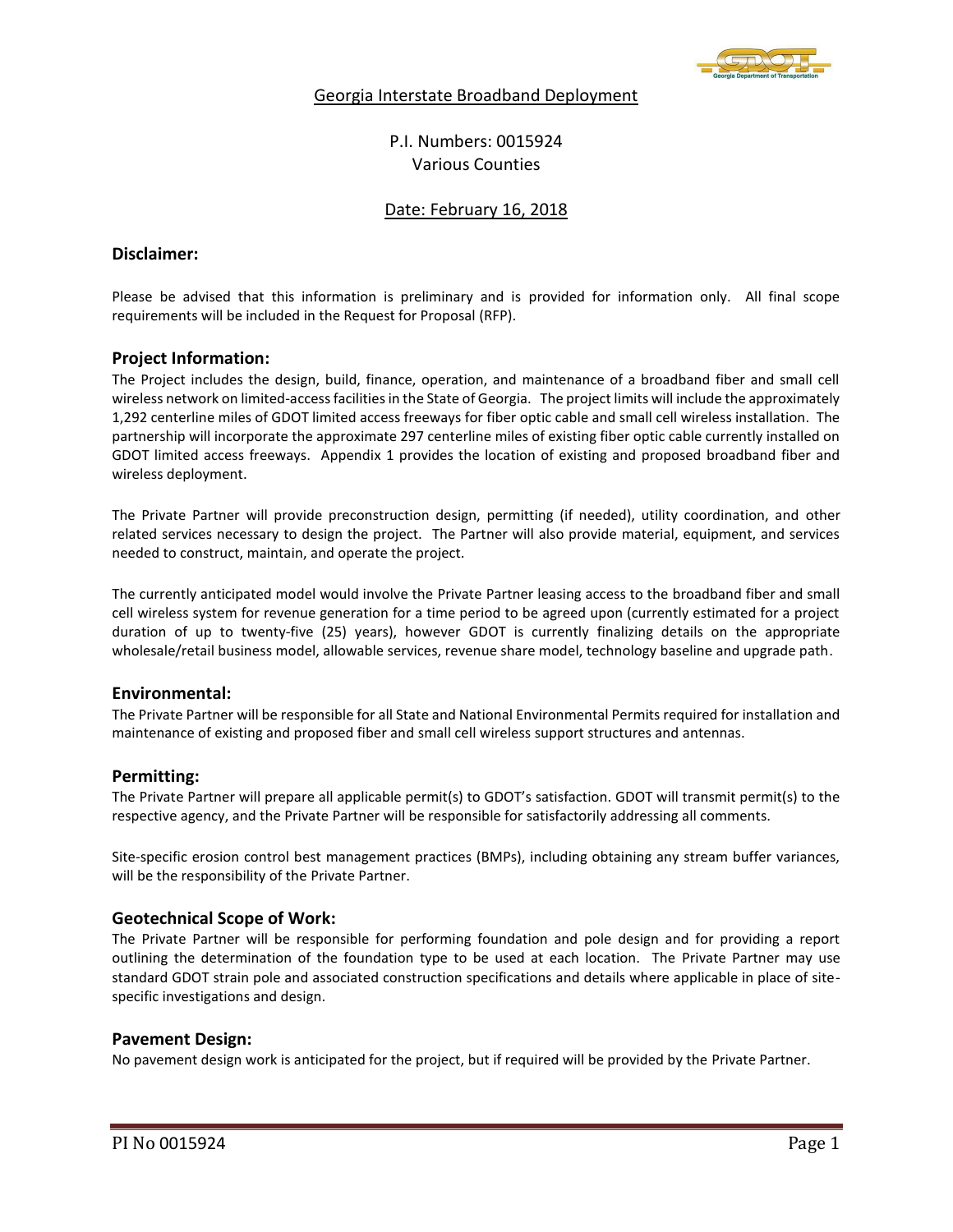

# **Survey Scope of Work:**

The Private Partner will be required to provide basemap information for the project to depict the installation locations of the fiber optic cable and small cell wireless antennas. The basemap will include adjacent right-of-way limits.

# **Utility Scope of Work:**

A utility variance will be requested for the project. Avoiding utility relocations will be the responsibility of the Private Partner. The Private Partner will be responsible for coordinating and/or relocating all affected utilities or obtaining no-conflict letters from utility owners.

# **Traffic Control Scope of Work:**

Single Lane and shoulder closures will be allowed. The final requirements will be included in the RFP.

#### **Right-of-Way Scope of Work:**

All work will be constructed and performed within existing right-of-way. No additional right-of-way will be acquired for construction of the project.

#### **MS4 Permit**

National Pollutant Discharge Elimination System (NPDES) and Municipal Separate Storm Sewer System (MS4) permits and design will be the responsibility of the Private Partner.

#### **ITS:**

The Private Partner will be responsible for establishing a telecommunication program and guidelines to be used to determine the necessary requirements for installation of fiber optic cable and small cell wireless network along GDOT-owned limited access right-of-way.

Existing broadband fiber and infrastructure will be maintained and operated by the Private Partner. A demarcation point will be defined in the RFP between the fiber infrastructure and GDOT intelligent transportation system (ITS) device infrastructure.

The Private Partner will be required to manage the existing GDOT broadband fiber and wireless network and any future GDOT network expansion as a result of the project.

Existing GDOT broadband infrastructure will be available for use by the Private Partner. An inventory of the existing infrastructure will be included in the RFP.

The Private Partner will install new fiber and conduit trunk lines throughout the statewide limited-access corridors.

The Private Partner will install new Communication Hub Buildings at various locations throughout the statewide limited-access corridors.

The Private Partner will install new small cell wireless antennas and support structures at various locations throughout the statewide limited-access corridors.

The Private Partner will be responsible for marketing the use of existing and proposed GDOT broadband and wireless infrastructure to telecommunication providers and other third-party entities.